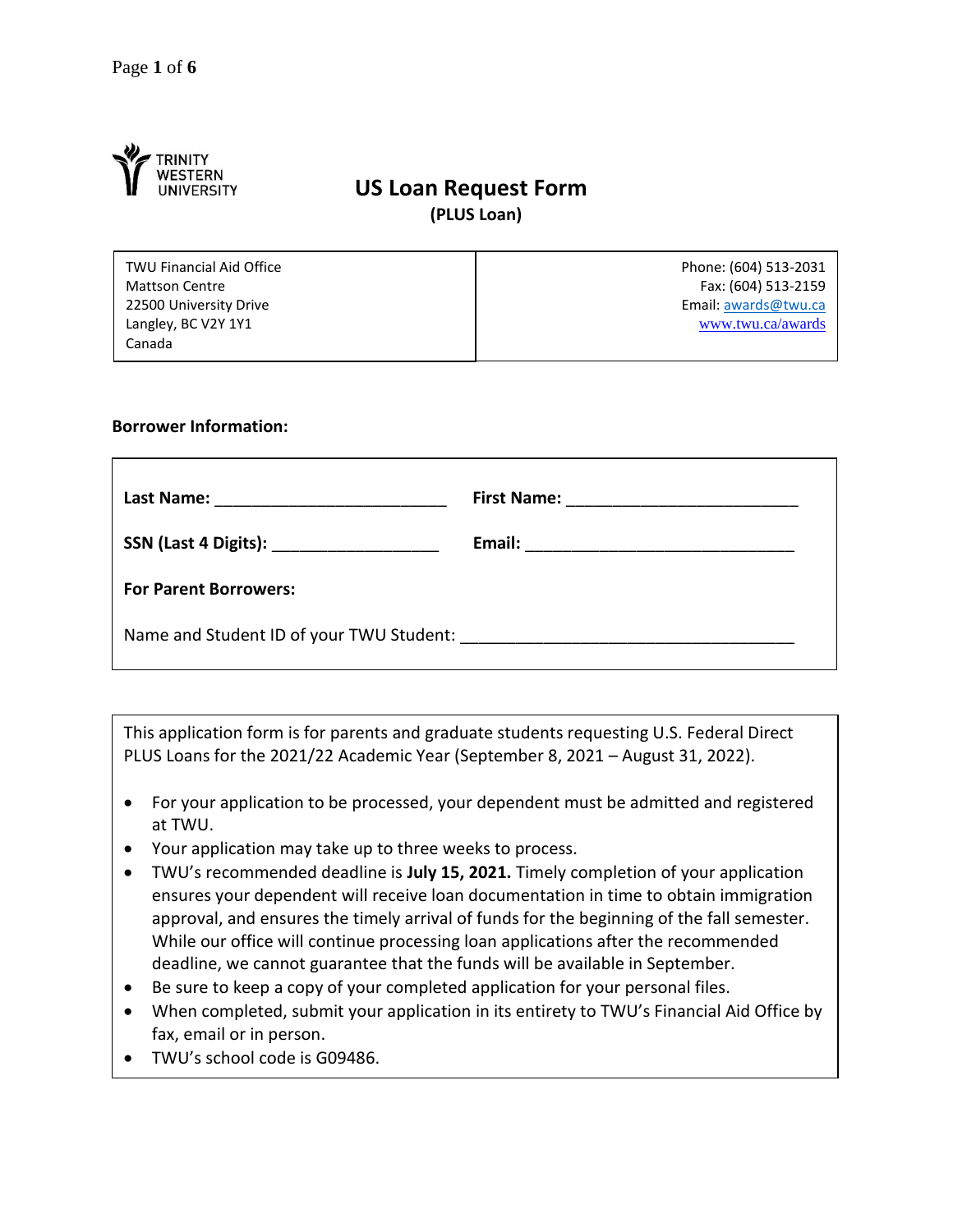# Page **2** of **6**

#### **Section 1: Required Forms and Information**

| 1. Have you completed your 2021/22 PLUS Loan application?                                                                                                                     | Yes | No          |
|-------------------------------------------------------------------------------------------------------------------------------------------------------------------------------|-----|-------------|
| 2. Have you completed a 2021/22 Master Promissory Note (MPN)?                                                                                                                 | Yes | No          |
| 3. Have you completed your Funds Release and Agreement Form?<br>See Page 5                                                                                                    | Yes | No          |
| <b>Fall 2021</b><br>3. What is your loan period?<br>Select terms for which your student is attending TWU<br>For summer loan options, please contact the Financial Aid Office. |     | Spring 2022 |
| 4. If you are a parent borrower, has your dependent submitted<br>a request form for a Direct Subsidized/Unsubsidized Loan?                                                    | Yes | No          |
| 5. Choose one:                                                                                                                                                                |     |             |
| I am requesting the maximum amount of PLUS Loan funding.                                                                                                                      |     |             |
| I am requesting a total loan amount of \$                                                                                                                                     |     |             |

## **Section 2: Maintaining Eligibility**

**1. PLUS Loan Limits:** Direct PLUS Loans are unsubsidized. Loans disbursed on or after July 1, 2021 and before July 1, 2022 have an **interest rate of 6.28%.** This is a fixed interest rate for the life of the loan.

The maximum PLUS loan amount you can borrow is TWU's cost of attendance minus any other financial assistance your dependent receives.

The interest rate on Undergraduate Direct Subsidized/Unsubsidized Loans is 3.73%, and 5.28% for Graduate Unsubsidized Direct Loans. The TWU Financial Aid Office strongly recommends applying for a Direct Subsidized/Unsubsidized Loan first, and supplementing it with a PLUS loan if additional funding is necessary.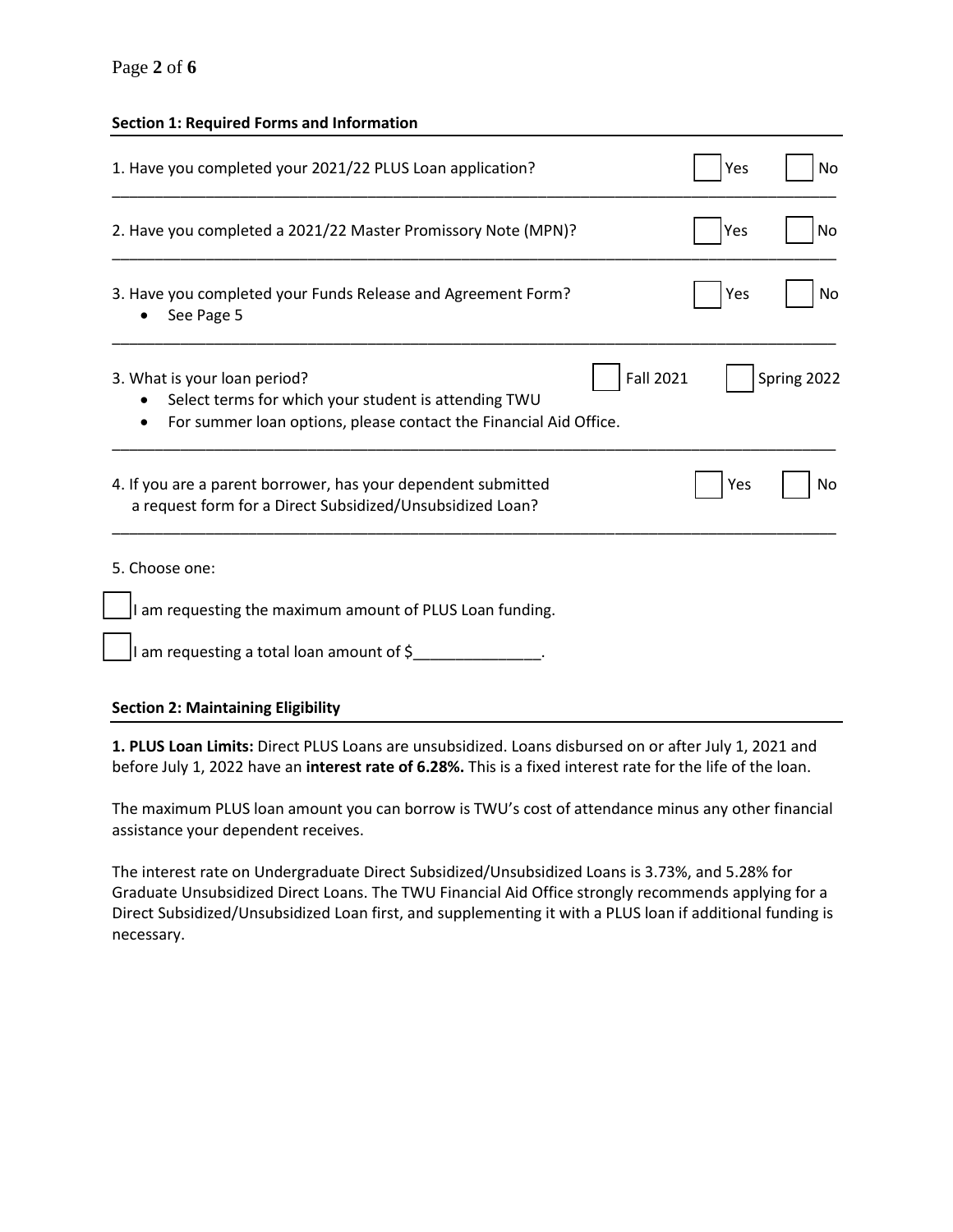**2. Program Eligibility**: The following TWU programs are ineligible for the Direct Loan program:

- BSc. in Biotechnology
- BA and MA in Leadership
- BA and MA in Linguistics
- MA in Applied Linguistics and Exegesis
- BSc. and MA in Nursing
- MA TESOL (Online Only)
- Laurentian Leadership Centre Programs

For the eligibility status of other graduate and seminary programs, please contact the Financial Aid Office.

**3. Registration**: Undergraduate students must be registered in a minimum of 6 semester hours at TWU to qualify for the Direct Loan program. Graduate students must be registered in a minimum of 5 semester hours. Courses taken at other institutions will not be considered when reviewing registration requirements.

**4. Ineligible Courses**: Online courses, correspondence courses, distance education courses and directed studies are all ineligible for Direct Loans. Linguistics classes are also ineligible (if considering TESOLrelated courses, please contact the Financial Aid Office).

It is the student's responsibility to enrol in eligible programs, and to be familiar with Federal Student Aid eligibility requirements for foreign schools. If your dependent has an ineligible course on their TWU record going towards their current program, they are ineligible for any future Direct Loan funding. If an ineligible class is added during a current loan period, they will be required to pay back the disbursement.

**As part of the CARES Act, Federal Student Aid is temporarily allowing students attending foreign institutions to enrol in the course delivery types listed above without jeopardizing their loan eligibility. This exception to policy is in response to the COVID-19 pandemic and will be in place until June 30, 2022. Should this exception to policy extend beyond June 2022, Direct Loan recipients will be notified by the TWU Financial Aid Office.**

Practicums and internships are also ineligible, with classroom placements in the Education program being the exception.

For further information, on ineligible courses, follow the link below:

[https://ifap.ed.gov/dear-colleague-letters/11-04-2014-gen-14-20-subject-ineligible-courses-foreign](https://ifap.ed.gov/dear-colleague-letters/11-04-2014-gen-14-20-subject-ineligible-courses-foreign-institutions)**[institutions](https://ifap.ed.gov/dear-colleague-letters/11-04-2014-gen-14-20-subject-ineligible-courses-foreign-institutions)**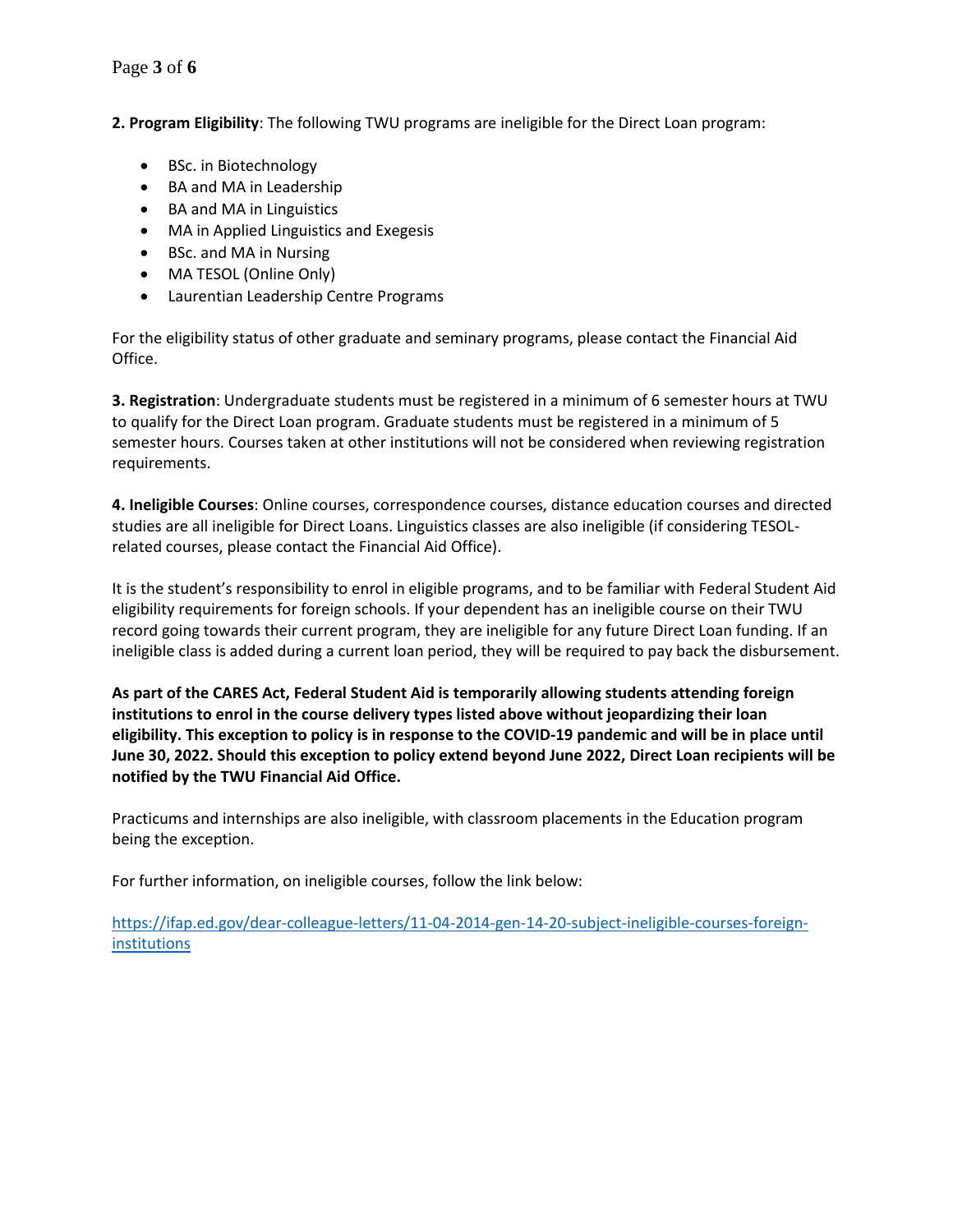**5. Satisfactory Academic Progress**: The US Department of Education requires institutions of higher education to establish minimum standards of satisfactory academic progress for students receiving federal student financial assistance. Satisfactory Academic Progress (SAP) means that a student is steadily progressing in a positive manner toward the fulfillment of degree requirements. As such, students are required to maintain a minimum GPA of 2.0 and pass a minimum of 67% of courses attempted.

For more information, see the Satisfactory Academic Progress Policy, available on TWU's U.S. Direct Loan page.

**6. Withdrawal – Return of Title IV Funds (U.S. Federal Direct Loan Funds**: Students are required to notify TWU of their intent to cease attendance or of their intent to withdraw all classes prior to completing 60% of the disbursal period. Should the U.S. Department of Education require TWU to return all or a portion of the Title IV funds disbursed during the incomplete semester, TWU may withdraw the funds required from the withdrawn student's TWU student account.

For more information, refer to TWU's Title IV Withdrawal Policy, available on TWU's U.S. Direct Loan page.

**7. Programs Located in the United States**: Programs or courses offered by foreign institutions that are – in whole or in part – located in the United States are not eligible for participation in the Direct Loan program. Students will no longer be eligible for any Direct Loan funding towards the same TWU program if they partake in any research, internship, externship and/or special studies in the United States.

**8. Exchange/Study Abroad**: Exchange/study abroad terms may be eligible for Direct Loan funding. Among other criteria, the host school must be Title IV eligible (check the Federal School Code list). Students considering an exchange/study abroad term must confirm eligibility with the TWU Financial Aid Office prior to registration.

**9. Changes/Updates to Information:** It is students' responsibility to notify TWU's Financial Aid Office of any changes to their financial, marital or residency status. Additionally, students are required to keep up-to-date contact information with other offices of TWU, the U.S. Department of Education and their loan servicer.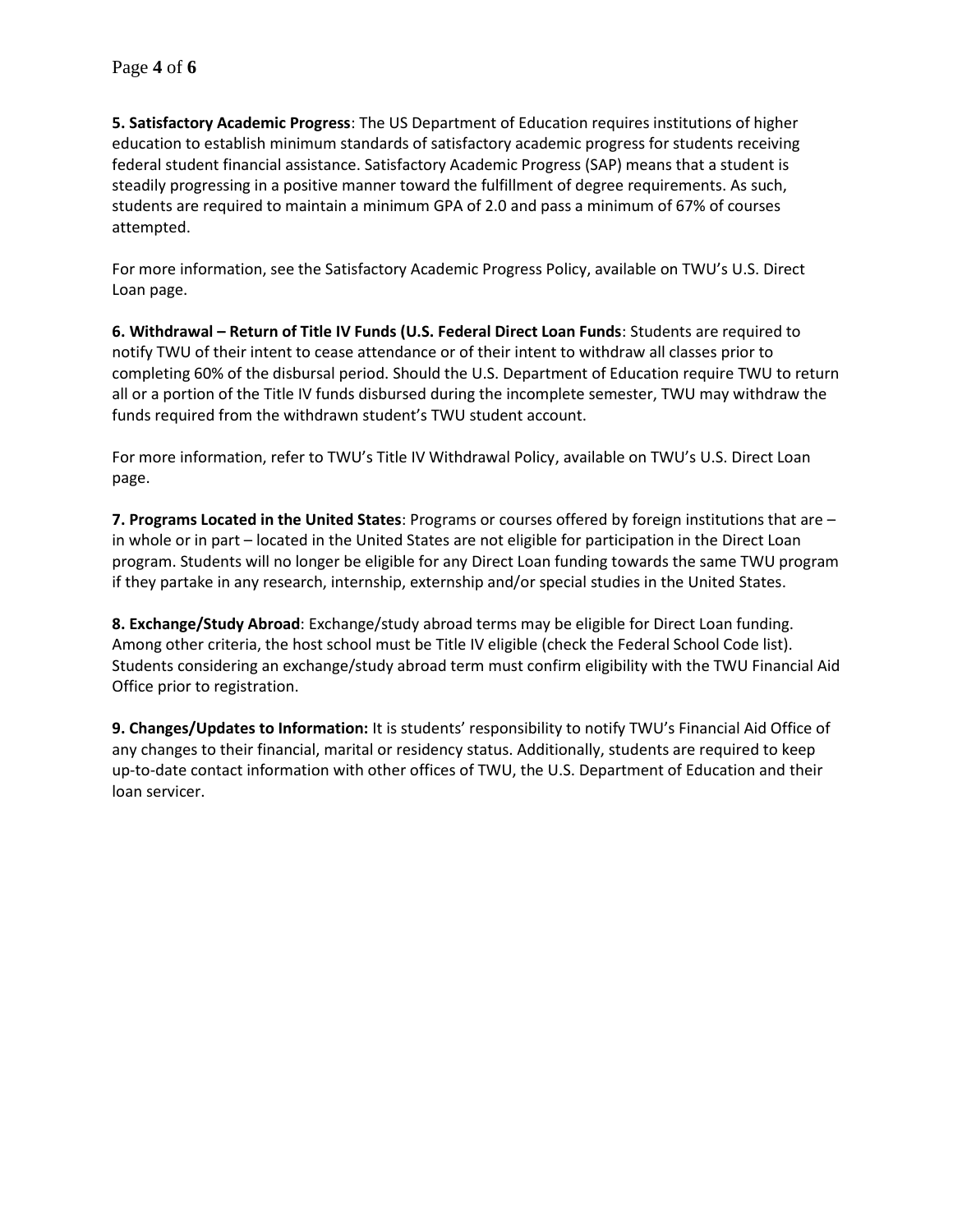# **Section 3: Consent to Collect and Disclose Personal Information**

1. The information related to this funding is collected under the authority of the University Act (RSBC 1996 c.468 s. 27 (4)(a)). By submitting your U.S. Loan Request form, you give consent to the Trinity Western University's Financial Aid Office to collect personal information from TWU departments for the purposes of authenticating or supporting an application for funding.

2. Pursuant to Section 33.1 (1)(b) of Freedom of Information and Protection of Privacy Act (RSBC 1996,. c. 165), you give your consent to the Trinity Western University's Financial Aid Office to disclose your personal information under the terms and conditions noted below:

- The personal information to be disclosed is as follows:
	- $\circ$  Any and all documentation required for your reassessment calculation of funding
- The personal information may also be disclosed to the following persons:
	- o Any individuals authorized to audit Trinity Western University's Direct Loan program
	- o Other Trinity Western University departments as required

# **Section 4: Borrower Signature**

1. I have completed Section 1 of my U.S Direct PLUS Loan Request Form, and I hereby state that all information provided is true, accurate and complete to the best of my knowledge at the time of application. I hereby acknowledge that this information will be used by Trinity Western University's Financial Aid Office to determine my eligibility for the U.S. Direct Loan Program.

Borrower's Signature Date

\_\_\_\_\_\_\_\_\_\_\_\_\_\_\_\_\_\_\_\_\_\_\_\_\_\_\_\_\_\_\_\_\_\_\_\_\_\_\_\_\_\_ \_\_\_\_\_\_\_\_\_\_\_\_\_\_\_\_\_\_\_\_\_\_\_\_\_\_\_\_\_

2. I have read Section 2 of my U.S. Loan Request Form. I understand my dependent's responsibilities in maintaining eligibility for the Direct Loan program.

\_\_\_\_\_\_\_\_\_\_\_\_\_\_\_\_\_\_\_\_\_\_\_\_\_\_\_\_\_\_\_\_\_\_\_\_\_\_\_\_\_\_ \_\_\_\_\_\_\_\_\_\_\_\_\_\_\_\_\_\_\_\_\_\_\_\_\_\_\_\_\_

\_\_\_\_\_\_\_\_\_\_\_\_\_\_\_\_\_\_\_\_\_\_\_\_\_\_\_\_\_\_\_\_\_\_\_\_\_\_\_\_\_\_ \_\_\_\_\_\_\_\_\_\_\_\_\_\_\_\_\_\_\_\_\_\_\_\_\_\_\_\_\_

Borrower's Signature **Date** 

3. I have read Section 3 of my U.S. Loan Request Form. I hereby give my consent for Trinity Western University's Financial Aid Office to disclose my relevant personal information to third parties as outlined in Section 3.

Borrower's Signature **Date**